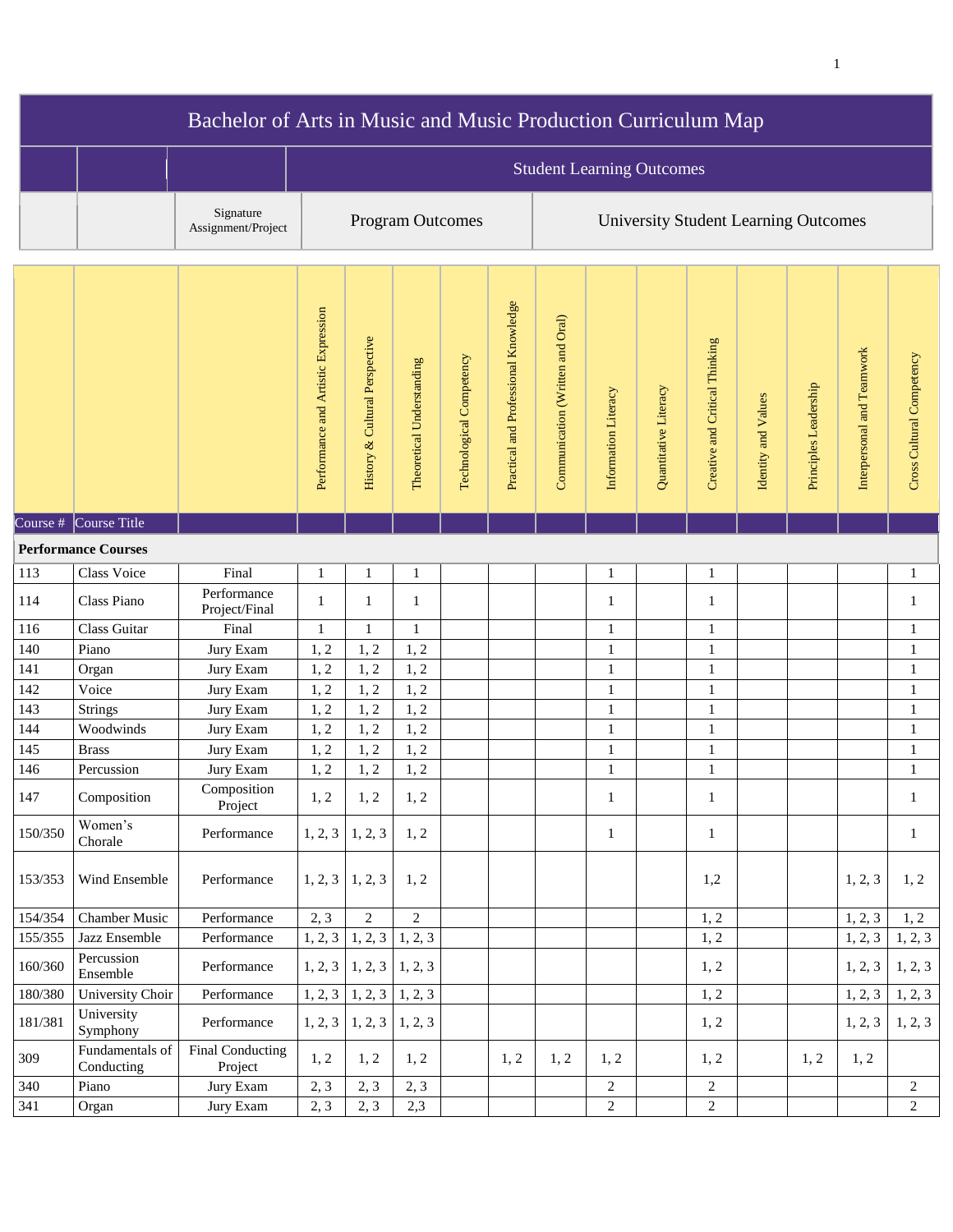| 342                        | Voice                                  | Jury Exam                             | 2, 3           | 2,3            | $\overline{c}$<br>2,3<br>$\mathbf{2}$ |  | $\overline{2}$ |              |                |                |                |                |                |                |                |
|----------------------------|----------------------------------------|---------------------------------------|----------------|----------------|---------------------------------------|--|----------------|--------------|----------------|----------------|----------------|----------------|----------------|----------------|----------------|
| 343                        | <b>Strings</b>                         | Jury Exam                             |                | 2,3            | 2,3                                   |  |                |              | $\sqrt{2}$     |                | $\sqrt{2}$     |                |                |                | $\overline{2}$ |
| 344                        | Woodwinds                              | Jury Exam                             | 2,3            | 2,3            | 2,3                                   |  |                |              | $\overline{2}$ |                | $\overline{c}$ |                |                |                | $\mathbf{2}$   |
| 345                        | <b>Brass</b><br>Jury Exam              |                                       | 2,3            | 2,3            | 2,3                                   |  |                |              | $\sqrt{2}$     |                | $\sqrt{2}$     |                |                |                | $\overline{c}$ |
| 346                        | Percussion                             | Jury Exam                             | 2,3            | 2,3            | 2,3                                   |  |                |              | $\sqrt{2}$     |                | $\sqrt{2}$     |                |                |                | $\overline{c}$ |
| 347                        | Composition                            | Jury Exam                             | 2,3            | 2,3            | 2,3                                   |  |                |              | $\overline{2}$ |                | $\overline{2}$ |                |                |                | $\overline{2}$ |
| 375                        | Junior Recital                         | Recital                               | $\overline{2}$ | $\overline{c}$ | $\overline{2}$                        |  | $\overline{2}$ |              |                |                |                |                |                |                |                |
| 410                        | Choral<br>Conducting                   | Final Exam<br>w/Repertoire List       | 2,3            | 2,3            | 2,3                                   |  | 2,3            | 2,3          | 2,3            |                | 2,3            |                | 2,3            | 2,3            |                |
| 411                        | Instrumental<br>Conducting             | Performance                           | 2,3            | 2,3            | 2,3                                   |  | 2,3            | 2,3          | 2,3            |                | 2,3            |                | 2,3            | 2,3            |                |
| 453                        | Vocal Pedagogy                         | Final                                 | 1,2,3          | 1,2            | 1,2                                   |  | 1,2            |              | 2,3            |                | 2,3            |                |                | 2,3            | 2,3            |
| 454                        | Piano Pedagogy                         | Presentation/<br>Final                | 1,2,3          | 1,2            | 1,2                                   |  | 1,2            |              | 2,3            |                | 2,3            |                |                | 2,3            | 2,3            |
| 475                        | Capstone:<br>Senior Recital/<br>Thesis | <b>Public Recital</b>                 | 3              | 3              | 3                                     |  | 3              |              |                |                |                |                |                |                |                |
|                            | <b>Historical and Cultural Courses</b> |                                       |                |                |                                       |  |                |              |                |                |                |                |                |                |                |
| 101                        | Music & Culture                        | <b>Group Project</b>                  | 1              | $\mathbf{2}$   | $\mathbf{1}$                          |  |                | 1            | $\,1$          |                | $\mathbf{1}$   | $\mathbf{1}$   | $\mathbf{1}$   | $\mathbf{1}$   | $\mathbf{1}$   |
| 301                        | History &<br>Literature of<br>Music    | Paper                                 | 2              | 3              | 3                                     |  |                | $\mathbf{2}$ | $\mathbf{2}$   |                | $\overline{2}$ | $\overline{2}$ | $\overline{2}$ | $\overline{2}$ |                |
| 302                        | History &<br>Literature of<br>Music    | Paper                                 | 2              | 3              | 3                                     |  |                | 3            | 3              |                | 3              | 3              | 3              | 3              |                |
| 333                        | History &<br>Survey of Film<br>Music   | Paper                                 |                | 3              | $\mathbf{1}$                          |  | $\mathbf{1}$   | 1            | $\sqrt{2}$     |                |                |                |                |                | 2              |
| <b>Theoretical Courses</b> |                                        |                                       |                |                |                                       |  |                |              |                |                |                |                |                |                |                |
| 102                        | Fundamentals of<br>Music               | Final                                 | $\mathbf{1}$   | $\mathbf{1}$   | $\mathbf{1}$                          |  |                | $\mathbf{1}$ | $\mathbf{1}$   |                | $\mathbf{1}$   |                |                |                | 1              |
| 107                        | Theory I                               | Final                                 | 1              | 1              | $\mathbf{1}$                          |  |                |              | $\mathbf{1}$   | $\mathbf{1}$   | $\mathbf{1}$   |                |                |                | 1              |
| 108                        | Theory II                              | Final                                 | $\overline{c}$ | $\mathbf{2}$   | $\overline{2}$                        |  |                |              | 1,2            | 1,2            | 1,2            |                |                |                | 1,2            |
| 109                        | Musicianship<br>Skills I               | Singing $&$<br><b>Dictation Final</b> | 1,2            | 1,2            | 1,2                                   |  |                |              | $\mathbf{1}$   | $\mathbf{1}$   | $\mathbf{1}$   |                |                |                | 1              |
| 110                        | Musicianship<br>Skills II              | Singing &<br><b>Dictation Final</b>   | $\overline{c}$ | 2              | $\overline{c}$                        |  |                |              | 1,2            | 1,2            | 1,2            |                |                |                | 1,2            |
| $111\,$                    | Keyboard<br>Harmony I                  | Final                                 | $\mathbf{1}$   | 1              | $\mathbf{1}$                          |  |                |              | $\mathbf{1}$   | $\mathbf{1}$   | $\mathbf{1}$   |                |                |                | $\mathbf{1}$   |
| 112                        | Keyboard<br>Harmony II                 | Final                                 | $\overline{2}$ | $\overline{2}$ | $\overline{c}$                        |  |                |              | $\overline{c}$ | $\overline{c}$ | $\mathbf{2}$   |                |                |                | $\overline{c}$ |
| 207                        | Theory III                             | Final                                 | 2,3            | 2,3            | 2,3                                   |  |                |              | 2,3            | 2,3            | 2,3            |                |                |                | 2,3            |
| 208                        | Theory IV                              | Final                                 | 3              | 3              | 3                                     |  |                |              | 3              | $\mathfrak{Z}$ | $\overline{3}$ |                |                |                | 3              |
| 209                        | Musicianship<br>Skills III             | Singing $&$<br><b>Dictation Final</b> | 2,3            | 2,3            | 2,3                                   |  |                |              | 2,3            | 2,3            | 2,3            |                |                |                | 2,3            |
| 210                        | Musicianship<br>Skills IV              | Singing &<br><b>Dictation Final</b>   | 3              | 3              | 3                                     |  |                |              | 3              | 3              | 3              |                |                |                | 3              |
| 211                        | Keyboard<br>Harmony III                | Final                                 | 3              | 3              | 3                                     |  |                |              | 3              | 3              | 3              |                |                |                | 3              |
| 407                        | Analyzing<br>Music                     | Analysis Project                      | 2,3            | 2,3            | 2,3                                   |  |                |              | 2,3            | 2,3            | 2,3            |                |                |                | 2,3            |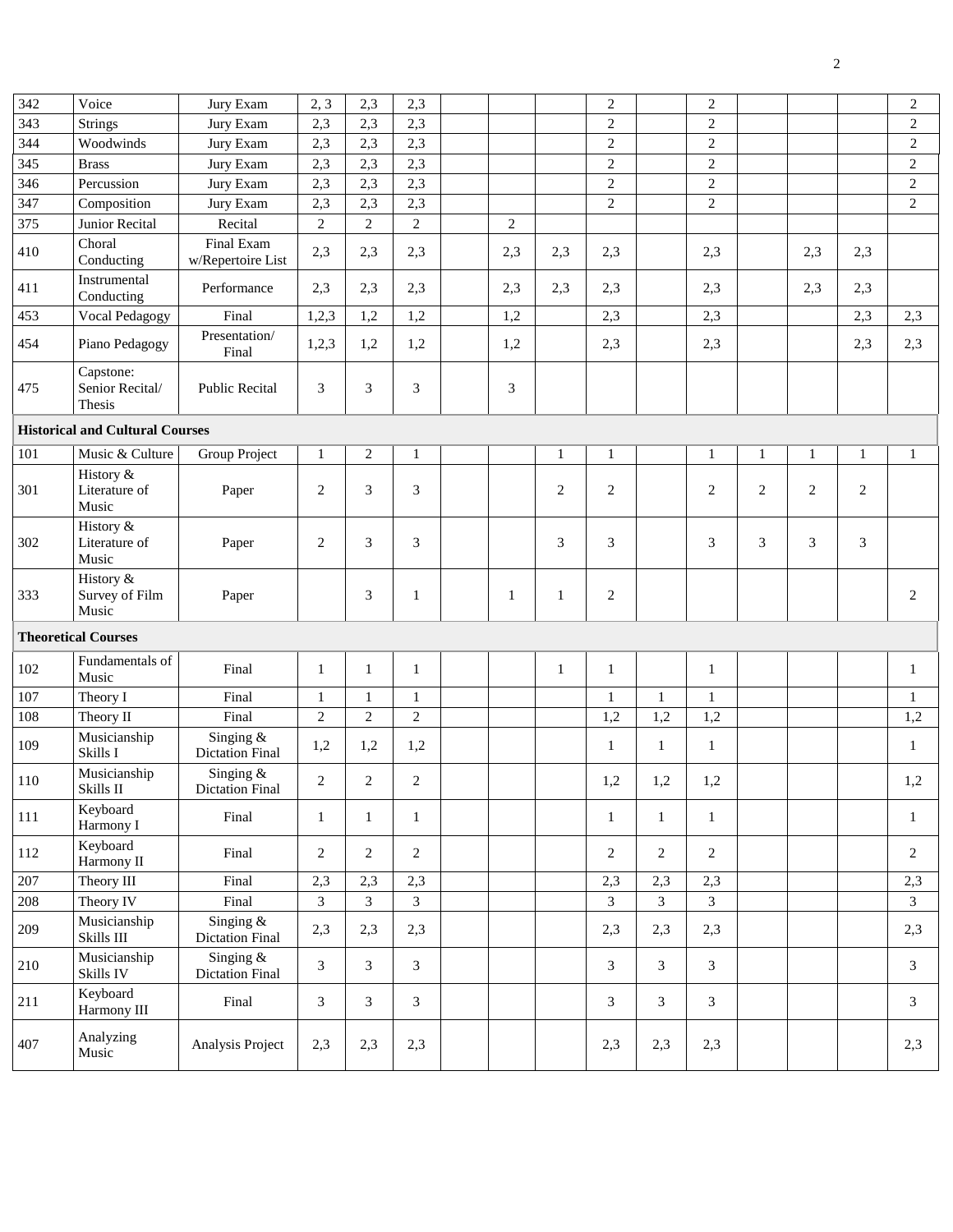| 423                | String & Brass<br>Techniques           | Playing Test                      | $\sqrt{2}$     | $\mathbf{1}$   | $\overline{2}$              |                             |                |                | $\overline{2}$ |                             |                             |                | $\sqrt{2}$   |                |
|--------------------|----------------------------------------|-----------------------------------|----------------|----------------|-----------------------------|-----------------------------|----------------|----------------|----------------|-----------------------------|-----------------------------|----------------|--------------|----------------|
| 424                | Woodwind &<br>Percussion<br>Techniques | <b>Playing Test</b>               | $\sqrt{2}$     | $\mathbf{1}$   | $\sqrt{2}$                  |                             |                |                | $\sqrt{2}$     |                             |                             |                | $\sqrt{2}$   |                |
| 439                | <b>Creating Music</b>                  | Composition/Arran<br>ging Project | $\mathfrak{Z}$ | $\mathfrak{Z}$ | $\boldsymbol{\mathfrak{Z}}$ |                             |                |                |                |                             | $\ensuremath{\mathfrak{Z}}$ | $\mathfrak{Z}$ |              |                |
|                    | <b>Technology Courses</b>              |                                   |                |                |                             |                             |                |                |                |                             |                             |                |              |                |
| 200                | Introduction to<br>Music<br>Production | <b>Final Project</b>              | $\mathbf{1}$   |                | $\mathbf{1}$                | $\sqrt{2}$                  | $\mathbf{1}$   | $\mathbf{1}$   | $\mathbf{1}$   |                             | $\sqrt{2}$                  |                | $\mathbf{1}$ | $\mathbf{1}$   |
| 300                | Studio<br>Recording I                  | Exams                             |                |                | $\sqrt{2}$                  |                             |                | $\mathbf{1}$   | $\mathbf{1}$   |                             |                             |                |              |                |
| $300L$             | Studio<br>Recording Lab                | Recording Project                 | $\mathbf{1}$   |                |                             | $\overline{2}$              | $\mathbf{2}$   | $\mathbf{1}$   |                |                             | $\sqrt{2}$                  |                | $\mathbf{2}$ |                |
| 365                | Advanced<br>Music<br>Production        | Group Project                     | 2,3            | $\mathbf{1}$   | $\overline{2}$              | $\ensuremath{\mathfrak{Z}}$ | $\overline{c}$ | $\mathbf{1}$   | $\mathbf{1}$   |                             | 3                           |                | $\sqrt{2}$   | $\mathbf{1}$   |
| 400                | Studio<br>Recording II                 | Final Exam                        |                |                | $\mathfrak{Z}$              |                             |                | $\mathbf{1}$   | $\mathbf{1}$   |                             |                             |                |              |                |
| $400L$             | Studio<br>Recording Lab                | Mixing Project                    | $\mathbf{1}$   |                |                             | $\ensuremath{\mathfrak{Z}}$ | $\sqrt{2}$     | $\mathbf{1}$   |                |                             | $\sqrt{2}$                  |                | $\sqrt{2}$   |                |
| 444                | Audio<br>$\label{thm:1} Master class$  | Project                           | $\,$ $\,$ $\,$ | $\mathbf{1}$   | $\overline{c}$              | $\sqrt{2}$                  | $\sqrt{2}$     |                |                |                             |                             |                |              |                |
|                    | <b>Supporting Courses</b>              |                                   |                |                |                             |                             |                |                |                |                             |                             |                |              |                |
| ${\rm MUS}$<br>475 | Capstone                               | Thesis                            | $\mathfrak{Z}$ | $\mathfrak{Z}$ | $\ensuremath{\mathfrak{Z}}$ |                             | $\mathfrak{Z}$ | $\mathfrak{Z}$ | $\sqrt{3}$     | $\ensuremath{\mathfrak{Z}}$ | $\mathfrak{Z}$              |                |              | $\mathfrak{Z}$ |
| ${\rm MUS}$<br>492 | Internship                             | ---                               |                |                |                             | $\sqrt{2}$                  | $\sqrt{3}$     | $\sqrt{2}$     | $\sqrt{2}$     |                             | $\sqrt{2}$                  |                | $\sqrt{2}$   |                |